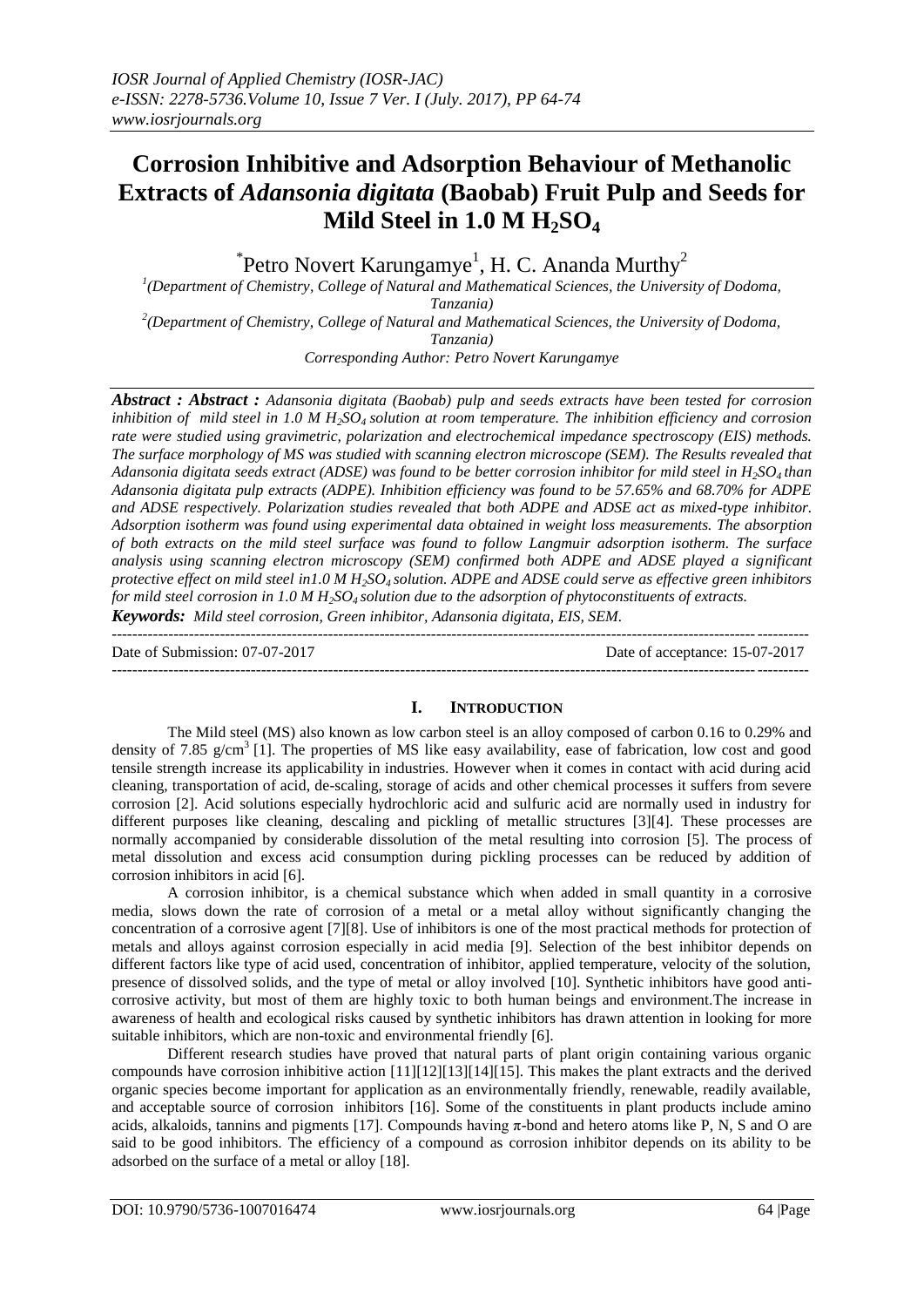*Adansonia digitata* or Baobab plant is shown in figure 1 (commonly known as ‗Mbuyu' in Tanzania). It belongs to the family Bombaceae and is known generally as the African baobab [19].



Figure 1: Baobab tree (a) fruit pulp (b) and seeds (c)

The composition of fruit pulp is in average of 8.7% moisture with 2.7% protein, 0.2% fat, 73.7% carbohydrate, 8.9% fibres and 5.8% ash while the seeds have moisture 8.1%, protein 33.7%, fat 30.6%, carbohydrates 4.8%, fibres 16.9% and ash 5.9% [20]. Phytochemical investigation of different parts of this plant shows the presence of flavonoids, phytosterols, amino acids, fatty acids, vitamins and minerals [21]. The seeds have high percent of amino acids when compared to the other parts of the plant [22]. Methanol extract of the pericarp of the fruits of Adansonia digitata contain the following major compounds; (-)-epicatechin, epicatechin- (4β→8)-epicatechin, epicatechin-(4β→6)-epicatechin, epicatechin-(2β→O→7, 4β→8)-epicatechin, and epicatechin-(4→b8)-epicatechin-(4β→8)-epicatechin [23].

However, no investigation has been carried out on baobab fruit pulp and seed extracts for their corrosion inhibition properties. So the present work was aimed to investigate the efficiency of methanolic extracts of *Adansonia digitata* fruit pulp and seeds as green and ecofriendly corrosion inhibitors for MS in 1.0 M H2SO<sup>4</sup> solution by gravimetric, polaristaion, electrochemical impedance and SEM techniques.

# **II. EXPERIMENTAL**

# **2.1 Materials and sample preparation**

The MS coupons used in this study were prepared from plate of grade JIS G 3132 having the composition (wt. %) of C (0.18), Si (0.35), Mn (0.60), P (0.040), S (0.040), Cr (0.14) and remaining Fe. For weight loss measurements the MS coupons of dimension 76.2 mm x 22.23 mm x 3.18 mm with a hole drilled 6 mm from one side were used and for electrochemical studies the square rod of the same material with dimension 10 mm  $\times$  10 mm  $\times$  30mm coated with epoxy resin leaving an exposed area of 1cm<sup>2</sup> was used. For surface analysis using scanning electron microscopy (SEM), the MS coupons of dimension 30 mm  $\times$  30 mm  $\times$  3 mm were used. Before each experiment, MS coupons were mechanically abraded with emery papers of grades 600, 800 and 1000, rinsed in distilled water, degreased in acetone, air dried and stored in desiccators. The corrosive medium was prepared by diluting analytical grade sulphuric acid with distilled water to get 1.0 M  $H_2SO_4$ solution.

# **2.2 Preparation of plant pulp and seeds extracts**

Dry fruits of *Adansonia digitata* were manually collected from villages around the University of Dodoma. The fruit pulp was obtained by grinding and sieving to remove the fibers and seeds. After removing the pulp, the seeds were washed properly with running tap water, sun dried, mechanically pressed to extract oil and the residues were ground into powder. Both pulp powder and seeds powder were stored in airtight polythene bags. 500 g of each of these powders were extracted separately with 2.5 L of 80 % (V/V) aqueous methanol for 24 h at room temperature. Methanol was selected based on efficiency of extraction when compared to aqueous ethanol. Aqueous methanol is more effective in extraction of polar and moderately polar components from different plant material [24][25]. The residues were removed by double filtration, first with clean textile then with Whatman filter papers. This was followed by concentrating the extracts using warm air evaporator to get the crude extracts [23]. Both *Adansonia digitata* pulp extract (ADPE) and *Adansonia digitata* seeds extract (ADSE) were stored in glass bottles for corrosion studies.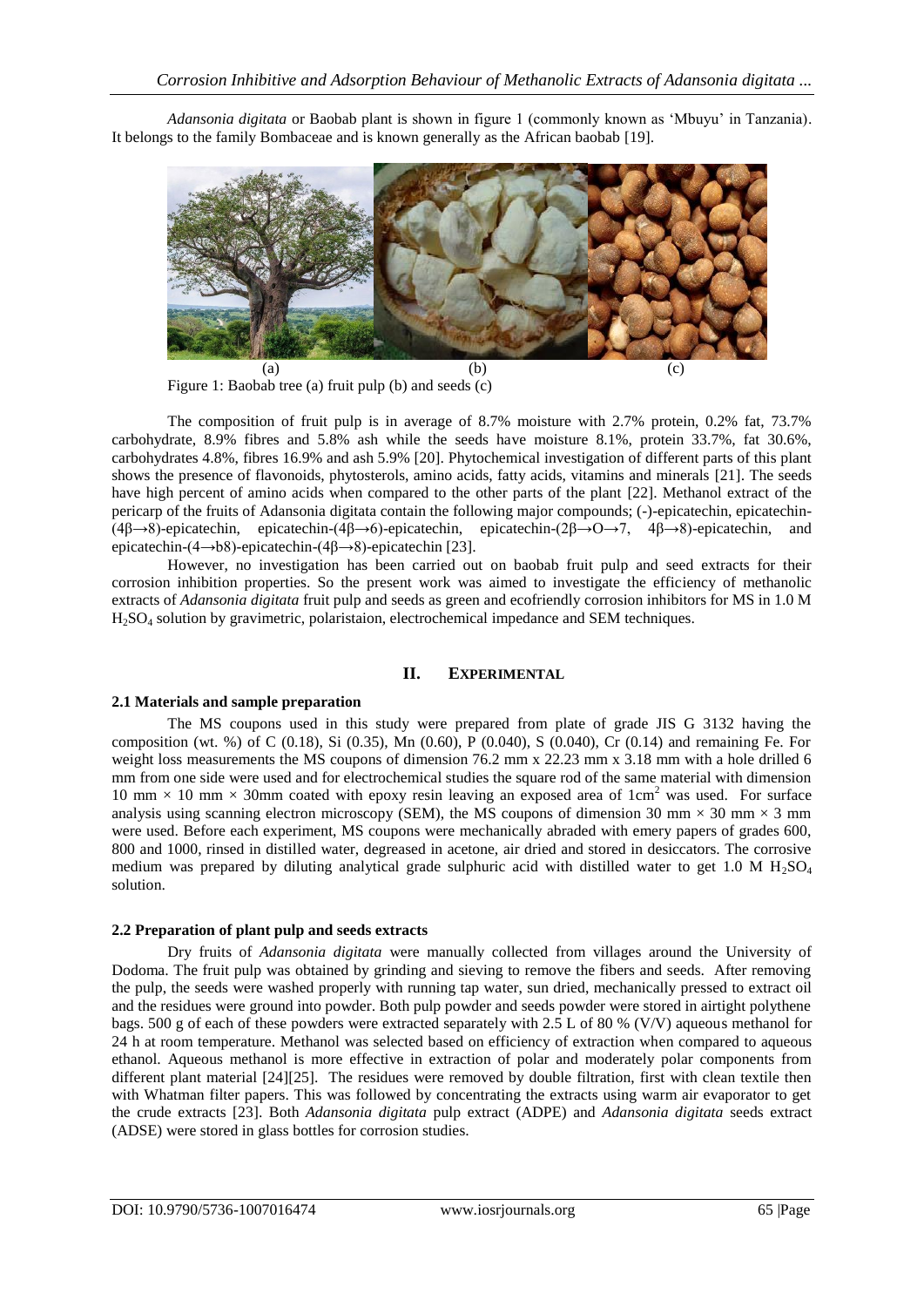#### **2.3 Gravimetric method**

Gravimetric (weight loss) experiments were carried out as described by ASTM practice standard G-31. The weighed MS coupons (76.2 mm x 22.23 mm x 3.18 mm) were immersed in 200ml of 1.0M  $H_2SO_4$  acid solutions containing different concentrations of ADSE and ADPE inhibitors for immersion periods of 24h, 48h and 72h at room temperature according to reported studies [26][27][28][8]. After each exposure time, the coupons were removed from the corrosive media and immersed in 70  $^{\circ}$ C mixtures of 200 g/L of NaOH and 20g/L of Zinc dust for 45 minutes as a way to remove the corrosion product from MS surface. The coupons were then cleaned with brush in running tap water and rinsed with distilled water, cleaned in acetone, dried and reweighed. From two identical experiments the mean of weight loss values was used to calculate the surface coverage (θ), percentage inhibition efficiency (%IE) and corrosion rate (CR) in millimeters per year (mmpy) using the following formula;

surface coverage 
$$
(\theta) = \frac{w_0 - w_1}{w_0}
$$
 (1)

Inhibition efficiency (% IE) = 
$$
\frac{w_0 - w_1}{w_0} \times 100
$$
 (2)

Corrosion rate 
$$
(\rho) = \frac{87.6W}{\rho At}
$$
 (3)

Where:

 $w<sub>o</sub>$  = Average weight loss without inhibitor  $w_1$ = Average weight loss with inhibitor  $w =$ Weight loss (mg)  $\rho$  = Density (7.86 gm/cm<sup>3</sup> for mild steel)  $A =$  Area of the mild steel coupon  $(cm<sup>2</sup>)$  $t =$ Time (h)

#### **2.4 Electrochemical measurements**

Electrochemical studies were conducted in a three-electrode cell assembly consisting of MS square rod with exposed area of  $1 \text{cm}^2$  as working electrode, the platinum electrode as an auxiliary (counter) electrode and the saturated calomel electrode as a reference electrode. The Electrochemical measurements were carried out using Autolab Potentiostat / galvanostat model Aut50665 and the data were collected with NOVA 1.11 software. Electrochemical plots were recorded with applied potential  $E = E_{corr} \pm 200$  mV, and a scan rate of 1.0 mV s<sup>-1</sup> [29][30]. Tafel curves were extrapolated to obtain corrosion current densities  $(i_{\text{corr}})$ , corrosion potential and corrosion rate [31]. The inhibition efficiency was calculated from the measured  $i_{\text{corr}}$  values using the following formulas [32][33].

Inhibition efficiency (%IE) = 
$$
\frac{i_{\text{corr}}^0 - i_{\text{corr}}^1}{i_{\text{corr}}^0} \times 100
$$
 (4)

Where:  $i_{corr}^0$  =  $C$ orrosion current density without inhibitor  $i_{corr}^1$  = Corrosion current density with inhibitor

All experiments were conducted at room temperature using 200 ml of 1.0 M  $H<sub>2</sub>SO<sub>4</sub>$  with different concentration of ADSE and ADPE inhibitors. Each experiment was repeated at least three times to check the reproducibility and the good reproducible results were reported. Prior to each experiment, the electrode was allowed to corrode freely for 20 min for potential stabilization [34][30].

In case of electrochemical impedance spectroscopy (EIS), experiments were carried out at open-circuit potential over a frequency range of 0.1 Hz-100 kHz [35] using AC signals of amplitude 10 mV peak to peak at the open circuit potential. The double layer capacitance  $(C_{d})$  and charge transfer resistance  $(R_{c1})$  values were derived from Nyquist plots which were obtained using the impedance data plotted in EIS analyser software. From the charge transfer resistance values, the inhibition efficiency of the inhibitor was calculated using the equation below [36];

Inhibition efficiency(%IE) = 
$$
\frac{R_{\rm ct}^i - R_{\rm ct}^0}{R_{\rm ct}^i} \times 100
$$
 (5)

Where:

 $R_{ct}^{i}$  = Charge transfer resistance with inhibitor

 $R_{\text{ct}}^{0}$  =  $_{\text{Charge transfer resistance without inhibitor}}$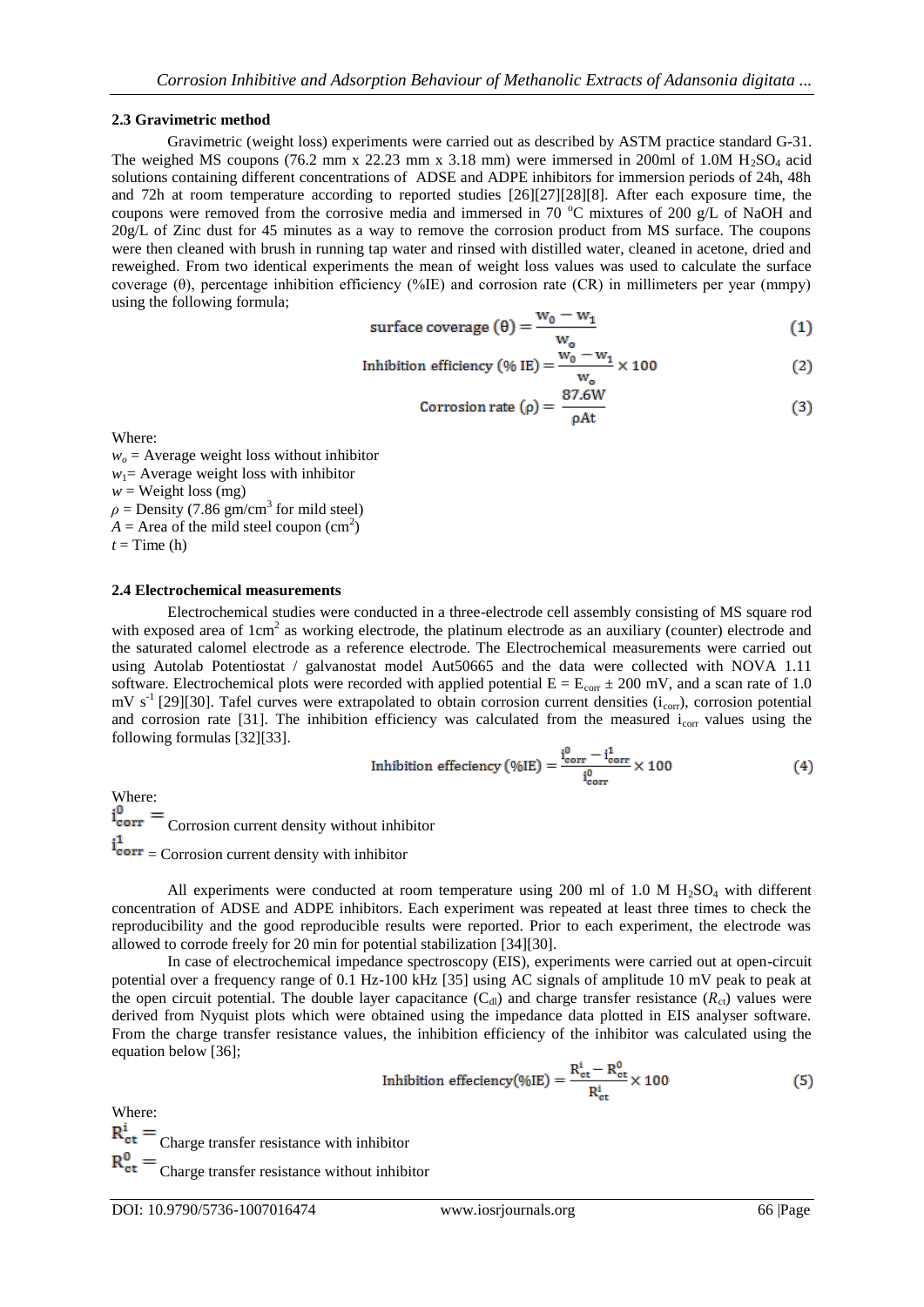### **2.5 Surface analysis**

The analysis of the morphology of MS surface was carried out using scanning electron microscopy (SEM) COXEM MODEL CX200 at room temperature. Images of MS coupons were taken after 3 h exposure time in 1.0 M  $H_2SO_4$  with and without various concentrations of ADPE and ADSE

## **III. RESULTS AND DISCUSSION**

## **3.1 Gravimetric Measurements**

#### *3.1.1 Effect of Inhibitor Concentration*

The corrosion rate, surface coverage, and inhibition efficiency were calculated using equations (1), (2), and (3) and the data obtained are given in Table 1. It is clear from the results that the inhibition efficiency (% IE) increases with increase in concentration of inhibitors. The observed behavior is due to the increase in adsorption and coverage on the mild steel surface which increase with concentration of the inhibitors .This shows the dependence of inhibiting effect of phytoconstituents of ADPE and ADSE. These extracts contain mixture of tannins, amino acids, alkaloids, proteins, flavonoids pigments which cause inhibitive action. So adsorption of these components on the metal surface reduced the surface area available for corrosion [37]. The adsorbed inhibitor molecules reduces the interaction between mild steel surface and aggressive medium by increasing the coverage of mild steel surface leading to a compact and coherent film on the surface of mild steel [38]. The degree of protection increases with the increasing surface coverage by adsorbed molecules [39].



FIGURE 2: Plots of weight loss of MS against exposure time ADPE (a) and ADSE (b) in  $1.0 M H<sub>2</sub>SO<sub>4</sub>$ .

| TABLE 1: The gravimetric parameters for MS in 1.0 M $H_2SO_4$ in the presence and absence of Adansonia |  |
|--------------------------------------------------------------------------------------------------------|--|
| digitate extract with different concentrations at various time of immersion at 298 K.                  |  |

| Inhibitor   | Exposure<br>time(h) | of<br>Conc.<br>inhibitor<br>(ppm) | $W_1(g)$ | Surface<br>coverage | Inhibition<br>Efficiency | Corrosion<br>rate<br>(mmpy) $E^{-3}$ |
|-------------|---------------------|-----------------------------------|----------|---------------------|--------------------------|--------------------------------------|
|             |                     | Blank                             | 4.862    |                     |                          | 56.440                               |
|             | 24                  | 300                               | 3.178    | 0.346               | 34.630                   | 36.895                               |
|             |                     | 600                               | 2.607    | 0.464               | 46.380                   | 30.263                               |
|             |                     | 900                               | 2.059    | 0.577               | 57.650                   | 23.902                               |
| <b>ADPE</b> | 48                  | <b>Blank</b>                      | 8.350    |                     |                          | 48.465                               |
|             |                     | 300                               | 5.755    | 0.311               | 31.080                   | 33.402                               |
|             |                     | 600                               | 4.940    | 0.408               | 40.840                   | 28.672                               |
|             |                     | 900                               | 3.775    | 0.548               | 54.790                   | 21.911                               |
|             | <b>Blank</b>        |                                   | 10.576   |                     |                          | 40.923                               |
|             | 72                  | 300                               | 7.711    | 0.271               | 27.090                   | 29.837                               |
|             |                     | 600                               | 6.865    | 0.351               | 35.090                   | 26.563                               |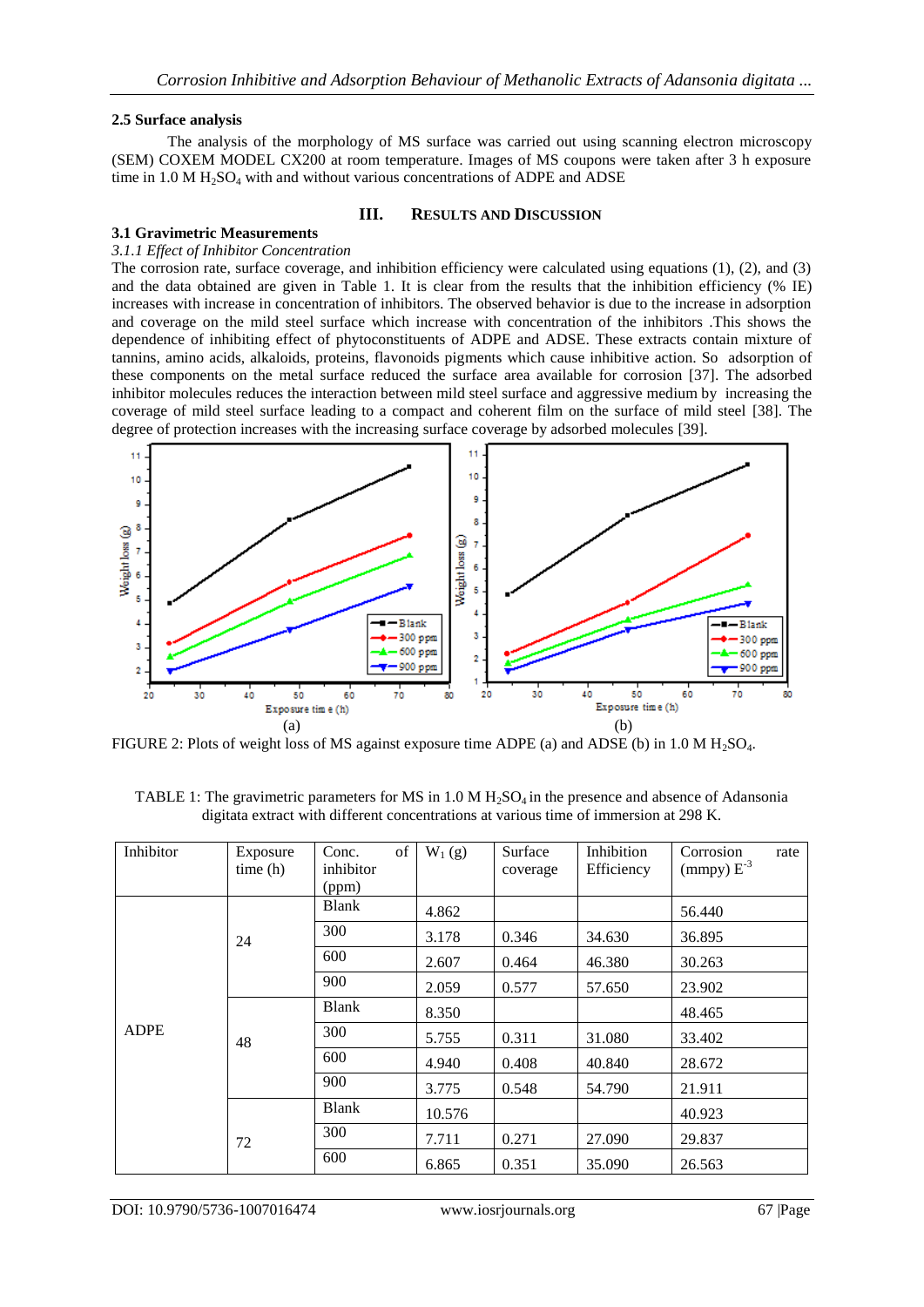|             |    | 900          | 5.592  | 0.471 | 47.130 | 21.636 |
|-------------|----|--------------|--------|-------|--------|--------|
|             |    | <b>Blank</b> | 4.862  |       |        | 56.440 |
|             | 24 | 300          | 2.269  | 0.533 | 53.330 | 26.340 |
|             |    | 600          | 1.858  | 0.618 | 61.780 | 21.571 |
|             |    | 900          | 1.539  | 0.684 | 68.350 | 17.863 |
|             |    | <b>Blank</b> | 8.350  |       |        | 48.465 |
| <b>ADSE</b> | 48 | 300          | 4.522  | 0.458 | 45.840 | 26.249 |
|             |    | 600          | 3.769  | 0.549 | 54.860 | 21.877 |
|             |    | 900          | 3.365  | 0.597 | 59.700 | 19.531 |
|             |    | <b>Blank</b> | 10.576 |       |        | 40.923 |
|             | 72 | 300          | 7.446  | 0.296 | 29.600 | 28.810 |
|             |    | 600          | 5.304  | 0.499 | 49.850 | 20.523 |
|             |    | 900          | 4.513  | 0.573 | 57.330 | 17.462 |

The effect of inhibitor efficiency on the inhibitor concentrations is shown in Figure 2. Increasing the concentration of inhibitor from 300 to 900 ppm, increases % IE from 34.63% to 57.65% for ADPE and 53.84% to 68.70% for ADSE. From these results ADSE exhibited high corrosion inhibitor efficiency (68.7%) for MS.



FIGURE 2: Inhibition efficiency plots against concentration of inhibitor ADPE (a) and ADSE (b) for MS corrosion in  $1.0M H<sub>2</sub>SO<sub>4</sub>$ .



FIGURE 2: Inhibition efficiency plots against exposure time in ADPE (a) and ADSE (b) for MS corrosion in  $1.0M H_2SO_4.$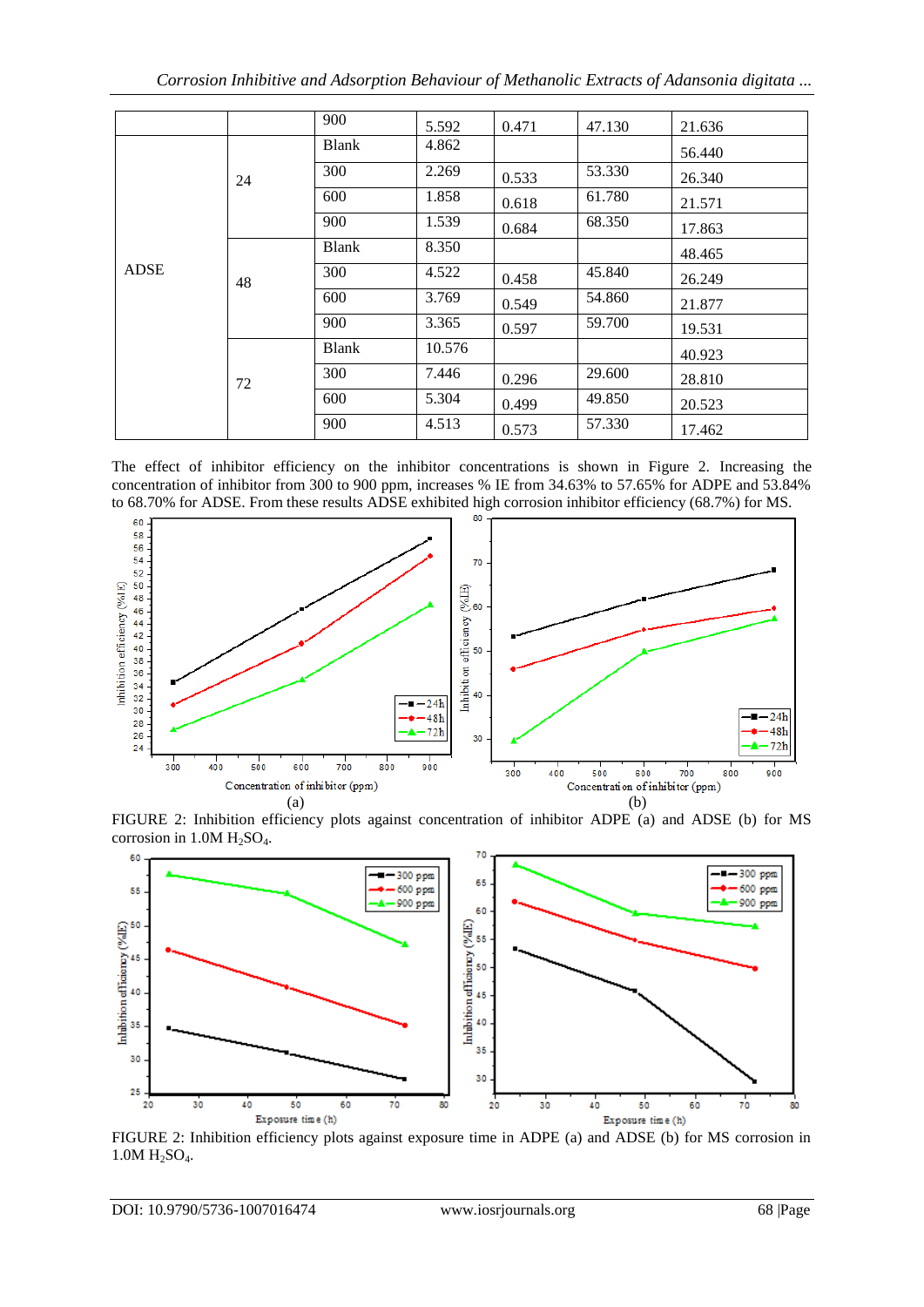#### *3.1.2 Effect of Immersion Period*

The variation of weight loss with % IE at various immersion periods is shown in Figure 3. It is obvious from the plots that the weight loss of MS decreases with immersion period which is possibly due to increased thickness of the adsorbed layer containing phytoconstituents and corrosion products at the MS surface.

The interaction of ADPE and ADSE with mild steel may be a result of the presence of polysaccharides and protein molecules in their structures. These molecules form a linkage with the metal surface by donating a lone pair of electrons. Inhibition efficiency decreases with immersion time in ADPE and increase with immersion time in ADSE. This effect may be due to the formation of insoluble film/corrosion product on the mild steel surface which lowers the interaction of the mild steel with the aggressive medium [40].

The decrease in corrosion rate with increasing inhibitor concentration, as shown in Figure 4 suggests that the inhibitor molecules act by adsorption on the metal surface. Consequently the increase of the inhibitor efficiency was attributed to the increase in surface coverage by extract molecules [41].



FIGURE 4: Corrosion rate plots for mild steel against exposure time with ADPE (a) and ADSE (b) in 1.0 M  $H_2SO_4$ 

#### **3.2 Potentiodynamic Polarisation Measurements**

Corrosion inhibition is achieved by altering the anodic process, cathodic process or both, which result in decreasing the rate of the corrosion process  $[42]$ . The corrosion current density ( $I_{\text{corr}}$ ) and corrosion potential  $(E_{\text{corr}})$  were obtained from the intersection point of anodic and cathodic current curves in the Tafel plots. Potentiodynamic polarization parameters for the corrosion inhibition of mild steel in 1.0M  $H_2SO_4$  in the presence and absence of inhibitor are given in the Table 2. The corrosion current density  $I_{\text{corr}}$  values decreases markedly with increasing extract concentration from 552.70 to 247.26 A/cm<sup>2</sup> for ADPE, similarly for ADPE,  $I_{\rm corr}$  decreases from 552.70 to 185.97 A/cm<sup>2</sup>. Tafel constants  $b_a$  and  $b_c$  markedly altered in presence of extract.

Polarization (Tafel) curves for MS in 1.0 M  $H<sub>2</sub>SO<sub>4</sub>$  solution at room temperature in the absence and presence of different concentrations of inhibitors are given in Figure 5. From the figure it is obvious that the two extracts alter the electrochemical processes on mild steel by reducing the anodic reaction rates by reducing the corrosion current densities on both sides of the polarization curves. It can be concluded from Tafel slopes that the green inhibitor follows mixed type inhibition mode  $[43]$  as the shift in  $E_{\text{corr}}$  values for blank and inhibitor is less than 85 mV even though polarisation appears to be under anodic control. The  $E_{\text{corr}}$  values varies from 445 mV to 422.95 mV for ADPE and the shift in  $E_{corr}$  values for blank and ADSE inhibitor is less than 35 mV.

| Inhibitor   | of<br>Conc.  | $-Ecorr$ | $\mathbf{I}_{\text{corr}}$ | $b_{a}$  | $b_c$    | Inhibition | Corrosion |
|-------------|--------------|----------|----------------------------|----------|----------|------------|-----------|
|             | inhibitor    | (mV)     | (A/cm <sup>2</sup> )       | (mV/dec) | (mV/dec) | efficiency | rate      |
|             | (ppm)        |          |                            |          |          | (% )       | (mm/year) |
|             | <b>Blank</b> | 445.26   | 552.70                     | 82.084   | 117.600  |            | 6.073     |
|             | 300          | 426.12   | 434.68                     | 50.227   | 83.155   | 21.354     | 3.692     |
| <b>ADPE</b> | 600          | 425.35   | 296.07                     | 49.884   | 65.835   | 46.431     | 2.101     |
|             | 900          | 422.95   | 247.26                     | 261.280  | 139.770  | 55.263     | 1.712     |
|             | <b>Blank</b> | 445.26   | 552.70                     | 82.084   | 117.600  |            | 6.073     |
|             | 300          | 439.29   | 400.44                     | 225.06   | 356.47   | 27.549     | 3.023     |
| <b>ADSE</b> | 600          | 416.65   | 240.79                     | 107.510  | 51.473   | 56.434     | 2.030     |
|             | 900          | 410.34   | 185.97                     | 43.589   | 64.199   | 66.353     | 1.516     |

TABLE 2: Potentiodynamic polarization parameters for the corrosion inhibition of mild steel in 1.0M  $H_2SO_4$  in the presence and absence of inhibitors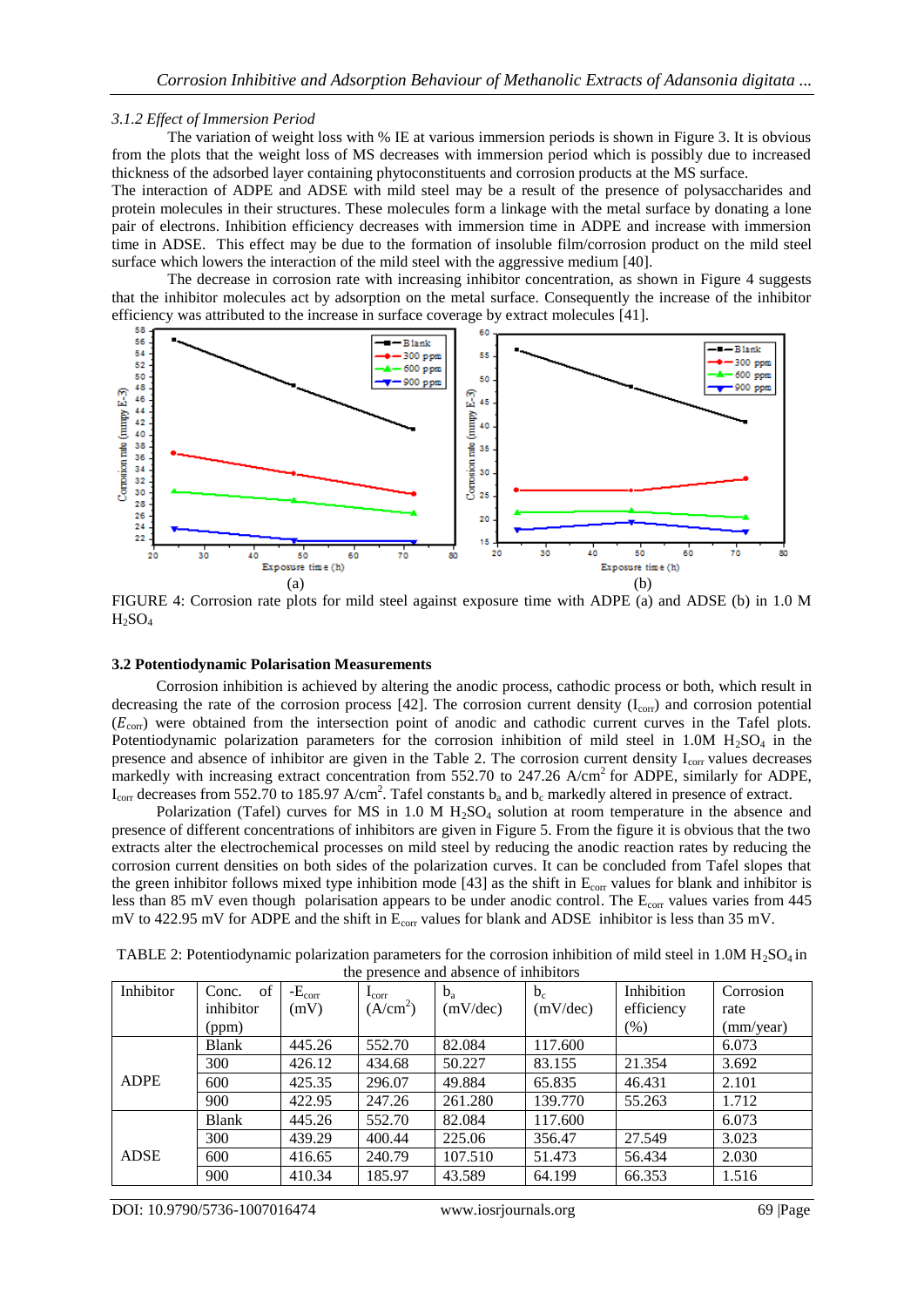

FIGURE 5: Tafel plots for MS corrosion in 1.0 M  $H_2SO_4$  solution with different concentrations of inhibitor ADPE (a) and ADSE (b).

It is also seen form the plots that no significant change occurred for cathodic curves when compared with anodic curves which confirms that the inhibitor is more of anodic nature. The interaction between metal surface and lone pair of electrons of oxygen /nitrogen atoms of the extract decreases the anodic dissolution of mild steel due to adsorption.

### **3.3 EIS Measurements**

The inhibition processes of ADPE and ADSE were also studied by electrochemical impedance spectroscopic (EIS) technique. The formation of film on metal surface is proved by impedance spectra. Basically corrosion process involves two steps, at first metal undergo oxidation and metal ions diffuse into the solution phase in the second step. Extract molecules get adsorbed at the surface of MS and there by prevent the metallic dissolution. Formation of the protective layer on the surface of mild steel boost the charge transfer resistance and diminish the double layer capacitance [44]. It is clear from the Nyquist's plots (Figure 6) that charge transfer resistance and inhibitor efficiency increase with inhibitor concentration.



FIGURE 6: Nyquist plots (EIS) of mild steel in 1.0 M  $H_2SO_4$  in absence and presence of different concentrations of inhibitor (ADPE left and ADSE right).

All impedance experimental data were tested in different circuit models to get excellent fit with lower error which agreed with the circuit Figure 7. The impedance parameters such as solution resistance  $(R_s)$ , charge transfer resistance  $(R_{ct})$  and double-layer capacitance  $(C_{d})$  were used to calculate the inhibition efficiency using the formula (5),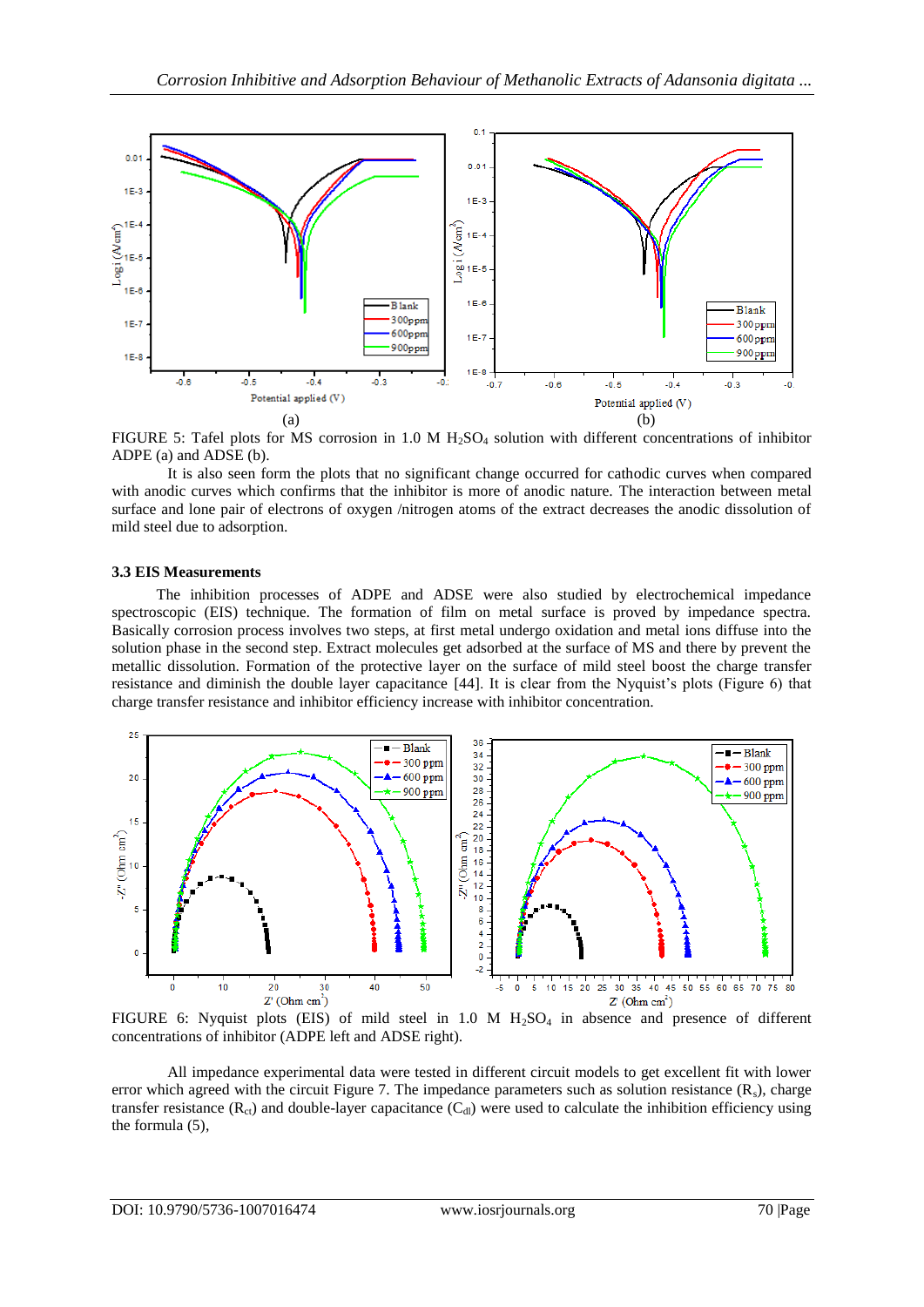

FIGURE 7: Equivalent circuit model used to fit the impedance spectral data.

The diameter of Nyquist plots increased on increasing the concentration of ADPE and ADSE which shows that these extracts strengthens the inhibitive film.

| Inhibitor   | Of<br>Conc.  | $C_{dl}$                | $R_{s}$                | $R_{ct}$               | Inhibition        |
|-------------|--------------|-------------------------|------------------------|------------------------|-------------------|
|             | inhibitor    | $(\mu \text{Fcm}^{-2})$ | $(\Omega \text{cm}^2)$ | $(\Omega \text{cm}^2)$ | efficiency $(\%)$ |
|             | (ppm)        |                         |                        |                        |                   |
|             | <b>Blank</b> | 93.478                  | 0.114                  | 15.254                 |                   |
|             | 300          | 74.219                  | 0.143                  | 19.203                 | 20.585            |
| <b>ADPE</b> | 600          | 51.983                  | 0.204                  | 27.426                 | 44.396            |
|             | 900          | 42.009                  | 0.253                  | 33.945                 | 55.074            |
|             | <b>Blank</b> | 93.478                  | 0.114                  | 15.254                 |                   |
|             | 300          | 65.998                  | 0.161                  | 21.590                 | 29.365            |
| <b>ADSE</b> | 600          | 39.613                  | 0.268                  | 36.005                 | 57.645            |
|             | 900          | 31.246                  | 0.339                  | 45.605                 | 66.561            |

TABLE 3. EIS data for mild steel in  $1.0M H<sub>2</sub>SO<sub>4</sub>$  with various concentration of inhibitors

From the impedance data given in Table 3, the charge transfer resistance  $(R<sub>ct</sub>)$  values increase with inhibitor concentration which shows that a charge transfer process mainly controlling the corrosion of mild steel in acidic media. The double layer capacitance  $(C_{\text{dl}})$  was found to vary from 93.478  $\mu$ Fcm<sup>-2</sup> for blank solution to  $42.009 \mu$ Fcm<sup>-2</sup> for inhibited solution. The values of double layer capacitance decrease with increase of inhibitor concentration due to the adsorption of the inhibitor on the metal surface leading to the formation of film or complex from acidic solution [45].

The decrease in  $C<sub>dl</sub>$  values generally related to the adsorption of organic molecules on the metal surface and then leads to a decrease in the local dielectric constant and/or an increase in the thickness of the electrical double layer. The inhibition efficiency (% IE) determined by three different methods (weight loss measurements, polarization studies and electrochemical impedance spectroscopy), as a function of concentration of the extracts show good agreement.

## **3.4 Adsorption isotherms**

 $\mathcal{C}_{\mathcal{C}}$ 

Adsorption isotherm is used to provide useful insight into the mechanism of corrosion inhibition. The experimental data from weight loss measurements were applied to different adsorption isotherm equations to fit the values of surface coverage (θ) to get an isotherm with higher regression coefficient. Most commonly applied adsorption isotherms are Temkin, Langmuir and Frumkin isotherms [46][47]. In Langmuir isotherm it is assumed that all sites have equal possibility for adsorption and it is not affected by activity at nearby sites [48]. . Langmuir isotherm was tested by the plot between C/θ and C according to equation below;

$$
\frac{C}{\theta} = \frac{1}{K_{ads}} +
$$

 $(6)$ 

| TABLE 4: Langmuir adsorption isotherm data for mild steel in 1.0 M $H_2SO_4$ for ADPE and ADSE |  |  |  |
|------------------------------------------------------------------------------------------------|--|--|--|

| Media             | Inhibitor<br>concentration<br>(g/L) | Surface<br>coverage $(\theta)$ | $C/\theta$ | $R^2$  |
|-------------------|-------------------------------------|--------------------------------|------------|--------|
| 1.0M $H_2SO_4$ +  | 0.3                                 | 0.4463                         | 0.672      |        |
| <b>ADPE</b>       | 0.6                                 | 0.5438                         | 1.103      | 0.9997 |
|                   | 0.9                                 | 0.5965                         | 1.509      |        |
| 1.0 M $H_2SO_4$ + | 0.3                                 | 0.6333                         | 0.474      |        |
| <b>ADSE</b>       | 0.6                                 | 0.6878                         | 0.872      | 0.9987 |
|                   | 0.9                                 | 0.7435                         | 1.210      |        |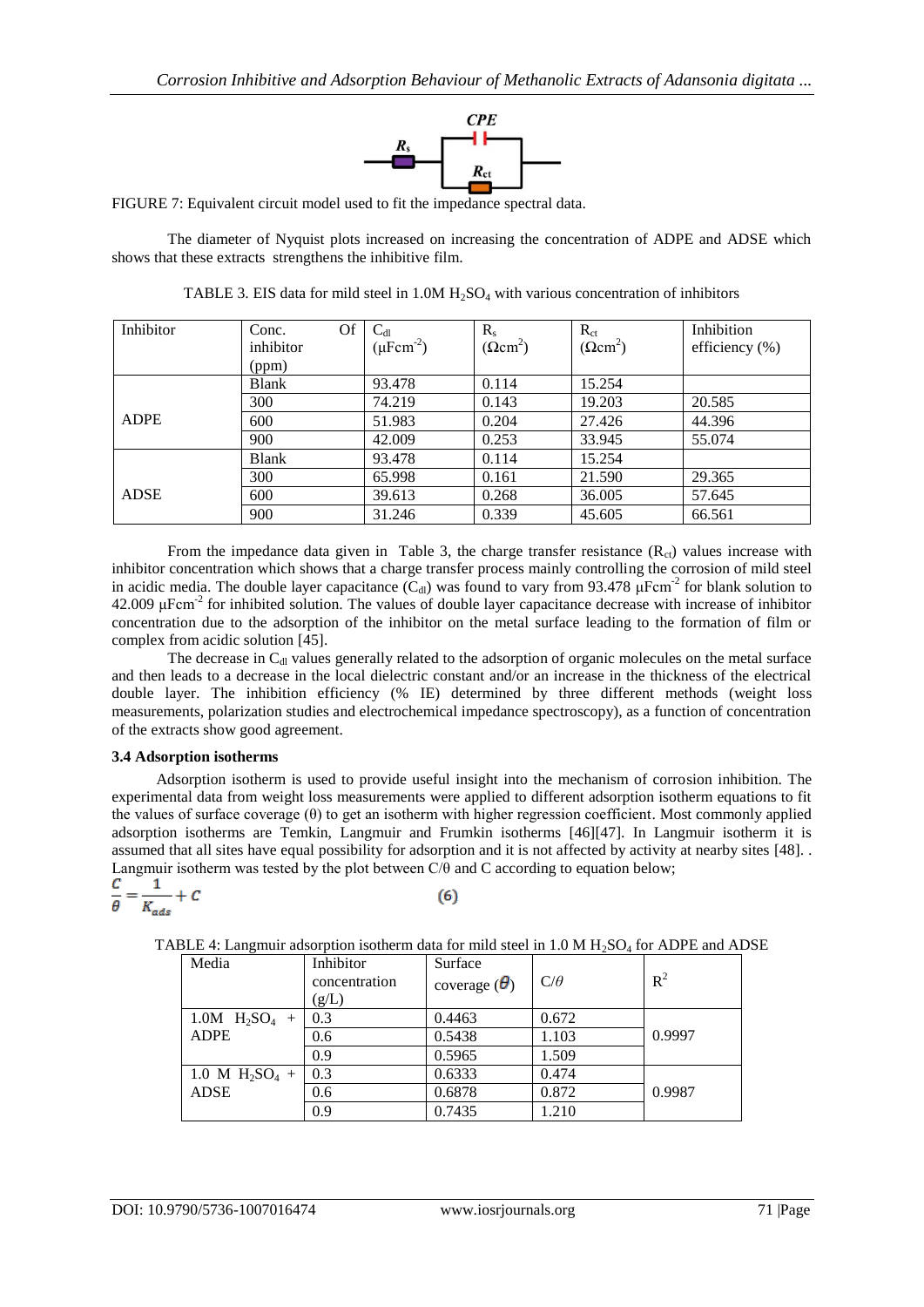

FIGURE 8: Langmuir adsorption isotherm plot for mild steel in  $1.0 M H<sub>2</sub>SO<sub>4</sub>$  with ADPE (a) and ADSE (b) at 298 K

Langmuir isotherm (Figure 8) gave straight line with the slope of the unit, where the regression coefficient  $R^2$  values for Langmuir isotherm were 0.9996 and 0.9998 for ADPE and ADSE respectively. Adsorption depends on chemical composition of extract which showed the presence of various compounds like flavonoids, terpenoids, phytosterols, amino acids, carbohydrates, lipids, vitamins. These inhibitors obey the Langmuir adsorption isotherm [21] [20].

This explains the monolayer formation of the inhibitor on the surface of MS [46]. Thermodynamic parameters (Table 5) for the adsorption of both extracts on the MS are calculated using the equation given below,

$$
\Delta G_{ads} = -RT \ln(55.5K_{ads})
$$
 (7)

TABLE 5: Langmuir thermodynamic parameters for ADPE and ADSE

| <b>Inhibitor</b> | $\mathbf{n}_{ads}$ | $\Delta G_{ads}$ (kJmol <sup>-1</sup> ) |
|------------------|--------------------|-----------------------------------------|
| ADPE             | า 731<br>ے ر       | $-12.441$                               |
| <b>ADSE</b>      | 3.330              | $-12.932$                               |

Generally, it is accepted that when  $\Delta G_{ads}$  values are about 20 kJ/mol or lower, adsorption is regarded as physisorption. For this, the inhibition is said to acts through electrostatic interaction between the charged molecules and the charged metal. Also, for the values around 40 kJ/mol or higher, the interactions are seen as chemisorption in which charge sharing or a charge transfer from the inhibitor molecules to the metal surface occurs to form covalent bond. In the present study the values of free energy of adsorption for both ADPE and ADSE were around - 12.441 kJ mol-1 and -12.932 kJ mol-1 respectively. This means both inhibitors are physically adsorbed on the surface of mild steel.

#### **3.5 SEM analysis**

SEM images were recorded to know the surface deterioration before and after MS corrosion on exposure to the 1.0M H2SO<sup>4</sup> solution in the absence and presence of ADPE and ADSE inhibitors. SEM images for MS surface before immersion and after immersion in  $1.0M H<sub>2</sub>SO<sub>4</sub>$  without inhibitor are shown in Figure 9. The SEM images show that the mild steel was heavily corroded in  $1.0M H_2SO_4$  as shown in Figure 9 (b) without inhibitors where as in the presence of inhibitors ADPE and ADSE as the surface conditions were comparatively better as seen in Figure 10 (a) and 10 (b) respectively.

This shows that the inhibitor molecules hinder the dissolution of mild steel by forming surface adsorbed layer and thereby reducing the corrosion rate. It also confirms that the inhibitors effectively control the corrosion phenomenon by blocking the active corrosion causing sites on the mild steel surface. Metal surface was highly covered with the protective layer formed by the green inhibitor which prevents the metal from further attack of acid media [43].



FIGURE 9: SEM images for mild steel surface before immersion (a) and after immersion in 1.0M  $H_2SO_4$ without inhibitor (b).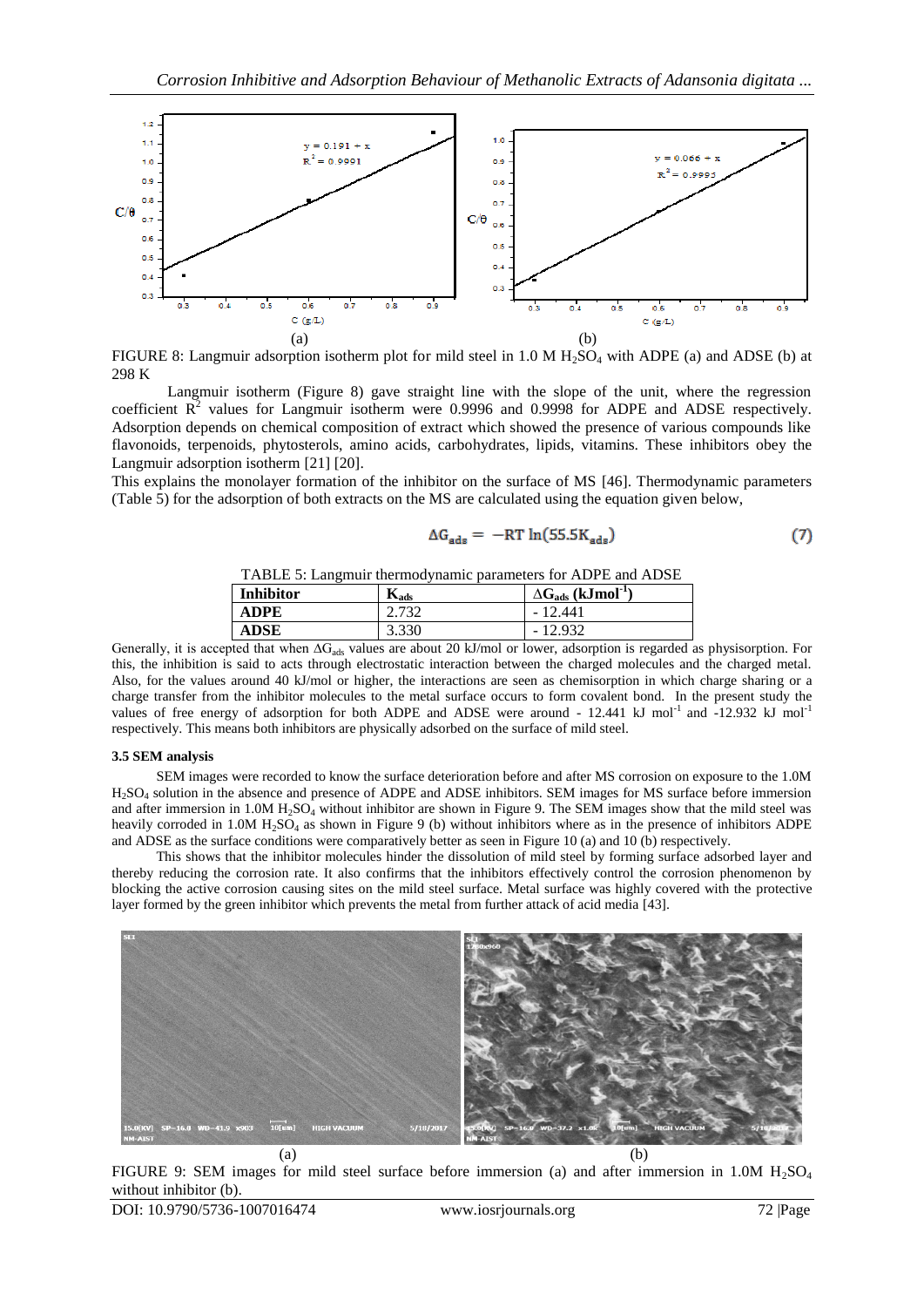

FIGURE 10: SEM images for mild steel surface after immersion in 1.0M  $H_2SO_4$  with inhibitors ADPE (a) and ADSE (b).

It is observed from the Figure 10 that the surface deterioration is more in case of MS exposed to ADPE in acidic solution than that exposed to ADSE which could be attributed to the presence of higher proportions of active phytoconstituents in seeds than in pulp of baobab fruits.

#### **CONCLUSION**

The seeds (ADSE) and pulp (ADPE) extracts from baobab (*Adansonia digitata*) fruits proved to be effective green and ecofriendly inhibitors for mild steel corrosion in  $1.0M H<sub>2</sub>SO<sub>4</sub>$  medium. The gravimetric analysis revealed that both inhibitors ADSE and ADPE found to follow mixed type inhibition mode even though anodic reaction influence was predominant.

The inhibitor efficiency of extracts was found increase with increase in inhibitor concentration. ADSE exhibited higher % IE compared to that of ADPE which could be attributed to the presence of higher percentage of active compound in baobab seeds. Potentiodynamic polaristaion plots revealed that the corrosion current density was least for higher concentration of inhibitors. Corrosion rate of MS was found to decrease with increase in extract concentrations.

This inhibitor obeys the Langmuir adsorption isotherm. Adsorption was effective due to the presence of various active compounds like flavonoids, terpenoids, phytosterols, amino acids, carbohydrates, lipids and vitamins in the extracts. The EIS study shows that Charge transfer resistance  $(R_{ct})$  increases and double layer capacitance  $(C_{d})$  decreases with the increase in the inhibitor concentrations. The surface analysis by SEM confirms the presence of protective film on MS surface in the presence of inhibitors.

#### **Acknowledgements**

The authors are grateful to the University of Dodoma, Dodoma, for providing funds towards this research project and thankful to the Nelson Mandela Institute of Science and Technology, Arusha, for providing the Instrumental facilities.

#### **REFERENCES**

- [1] D. Senthil, R. Saratha, and R. Vasantha, "Corrosion inhibition of mild steel in hydrochloric acid medium using plant extracts a succinct review ISSN : 2278 – 7798 International Journal of Scienc," vol. 5, no. 12, pp. 3324–3340, 2016.
- [2] P. M. Ejikeme, S. G. Umana, M. C. Menkiti, and O. D. Onukwuli, "Inhibition of Mild Steel and Aluminium Corrosion in 1M H 2 SO 4 by Leaves Extract of African Breadfruit," vol. 5, no. 1, pp. 14–23, 2015.
- [3] G. Ji, P. Dwivedi, S. Sundaram, and R. Prakash, "Inhibitive E ff ect of Chlorophytum borivilianum Root Extract on Mild Steel Corrosion in HCl and H 2 SO 4 Solutions," *Ind. Eng. Chem. Res.*, vol. 52, pp. 10673-10681, 2013.
- [4] N. S. Patel, S. Jauhariand, G. N. Mehta, S. S. Al-Deyab, I. Warad, and B. Hammouti, "Mild Steel Corrosion Inhibition by Various Plant Extracts in 0.5 M Sulphuric acid," *Int. J. Electrochem. Sci*, vol. 8, pp. 2635-2655, 2013.
- [5] H. Olasehinde, E. F, Olusegun S. J., Adesina, A. S.1, Omogbehin, S. A, Momoh-Yahayah, "Inhibitory Action of Nicotiana tabacum Extracts on the Corrosion of Mild Steel in HCl: Adsorption and Thermodynamics Study," Nat. Sci., vol. 11, no. 1, pp. 83–90, 2013.
- [6] R. Saratha, N. Kasthuri, P. Thilagavathy, and others, "Environment friendly acid corrosion inhibition of mild steel by Ricinus communis Leaves," *Der Pharma Chem.*, vol. 1, no. 2, pp. 249-257, 2009.
- [7] P. C. Okafor, M. E. Ikpi, I. E. Uwah, E. E. Ebenso, U. J. Ekpe, and S. A. Umoren, "Inhibitory action of Phyllanthus amarus extracts on the corrosion of mild steel in acidic media," *Corros. Sci.*, vol. 50, no. 8, pp. 2310–2317, 2008.
- [8] A. S. Abdulrahman, M. Ismail, and M. S. Hussain, "Inhibition of Corrosion of Mild Steel in Hydrochloric Acid by Bambusa Arundinacea Preparation of Plant Extracts," Int. Rev. Mech. Eng., vol. 5, no. 1, pp. 59-63, 2007.
- [9] A. Singh, V. K. Singh, and M. A. Quraishi, "Inhibition of Mild Steel Corrosion in HCl Solution Using Pipali (Piper longum) Fruit Extract,‖ *Arab. J. Sci. Eng.*, vol. 38, no. 1, pp. 85–97, 2013.
- [10] P. Raja, A. Rahim, H. Osman, and K. Awang, "Inhibitory Effect of Kopsia Singapurensis Extract on the Corrosion Behavior ofMild Steel in AcidMedia," Acta Physico-Chimica Sin., vol. 26, no. 8, pp. 2171-2176, 2010.
- [11] M. Chigondo and F. Chigondo, "Recent Natural Corrosion Inhibitors for Mild Steel : An Overview," *Hindawi Publ. Corp. J. Chem.*, vol. 2016, 2016.
- [12] J. Buchweishaija, "Phytochemicals as green corrosion inhibitors in various corrosive media : A review," 2008.
- [13] P. B. Raja and M. G. Sethuraman, "Natural products as corrosion inhibitor for metals in corrosive media A review," Mater. *Lett.*, vol. 62, pp. 113–116, 2008.
- [14] J. Buchweishaija and G. S. Mhinzi, "Natural Products as a Source of Environmentally Friendly Corrosion Inhibitors: The Case of Gum Exudate from Acacia seyal var. seyal," Port. Electrochim. Acta, vol. 26, no. 3, pp. 257-265, 2007.